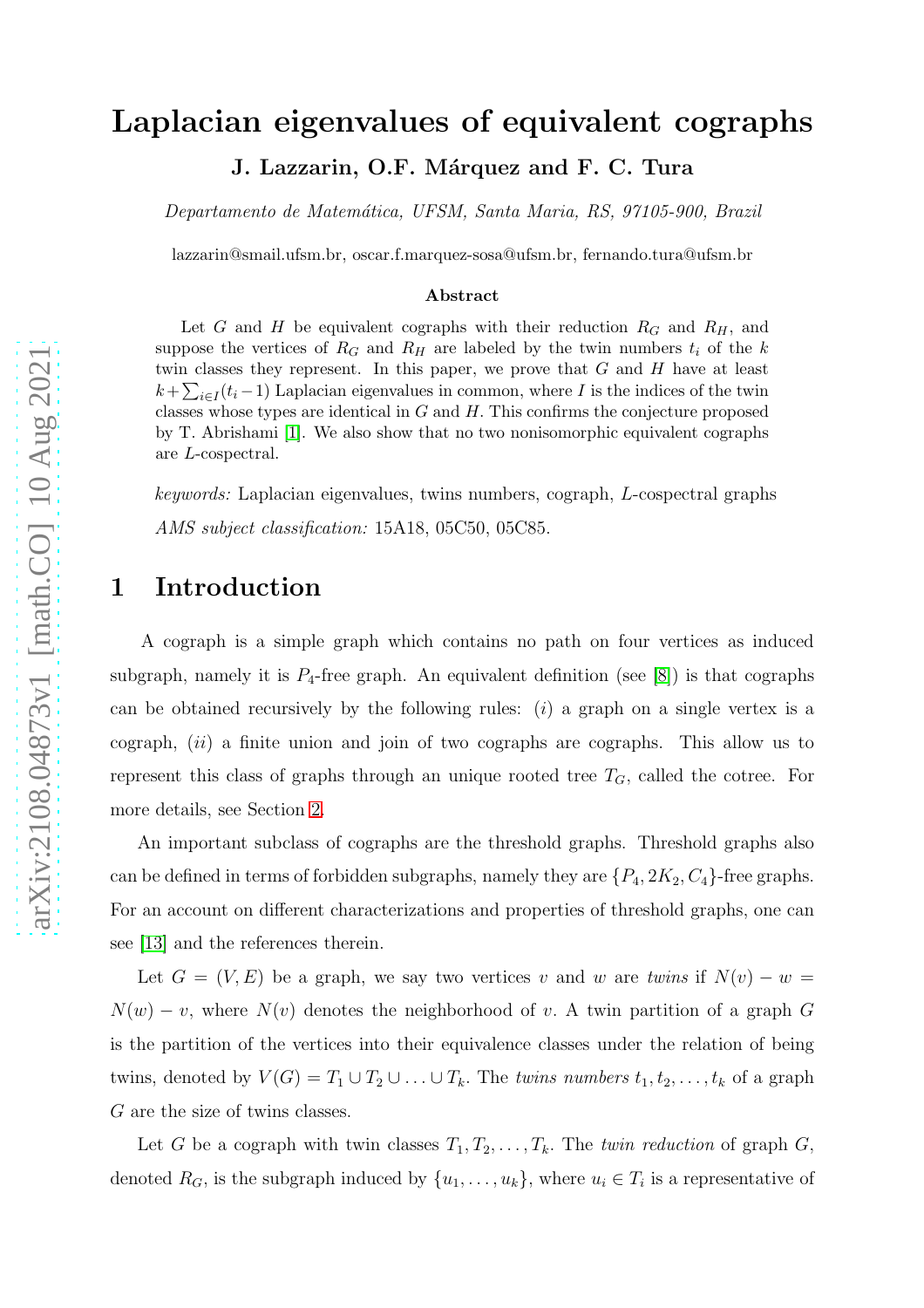class  $T_i$ . The Figure [1](#page-1-0) shows a cograph G and its twin reduction  $R_G$ . The twins classes  $T_1, T_2, T_3$ , and  $T_4$ , where  $T_1$  is the green vertices,  $T_2$  is the gray vertices,  $T_3$  is the white vertex and  $T_4$  is the red vertices. We say two cographs G and H are equivalent, if their reduction  $R_G$  and  $R_H$  are isomorphic and if the twin numbers of the vertices  $V(R_G)$  and  $V(R_H)$  are identical.





<span id="page-1-0"></span>Figure 1: A cograph and its reduction representation

Our motivation for considering cographs comes from spectral graph theory. There is a considerable body of knowledge on the spectral properties of cographs and threshold graphs related to adjacency matrix  $[2-7, 9-12, 15-17]$  $[2-7, 9-12, 15-17]$  $[2-7, 9-12, 15-17]$  $[2-7, 9-12, 15-17]$  $[2-7, 9-12, 15-17]$  $[2-7, 9-12, 15-17]$ . However, the literature does not seem to provide many articles about the Laplacian matrices of cographs. One of those sporadic works and very well known is the paper of Russel Merris [\[14\]](#page-13-7) which shows that the nonzero Laplacian eigenvalues of threshold graphs are equal to Ferrer's conjugate of its degree sequence.

A recent and interesting work about the Laplacian eigenvalues of cographs is the Master's thesis presented by Tara Abrishami [\[1\]](#page-12-0). In this work, a characterization of cograph Laplacian eigenvalues is given. In particular, it was proposed the following conjecture:

**Conjecture 1** Let G and H be equivalent cographs with their reduction  $R_G$  and  $R_H$ , and *suppose the vertices of*  $R_G$  *and*  $R_H$  *are labeled by the twin numbers*  $t_i$  *of the* k *twin classes they represent.* Then G and H have at least  $k + \sum_{i \in I} (t_i - 1)$  Laplacian eigenvalues in *common, where* I *is the indices of the twin classes whose types are identical in* G *and* H.

In this paper, we prove that conjecture holds. As an immediate result, we show that no two equivalent cographs  $G$  and  $H$  are  $L$ -cospectral graphs. The main tool used to prove the conjecture, and some known results are reviewed in Section [2.](#page-2-0) In Section [3,](#page-5-0) we characterize equivalent cographs in terms of their cotrees. In Section [4,](#page-7-0) we confirm that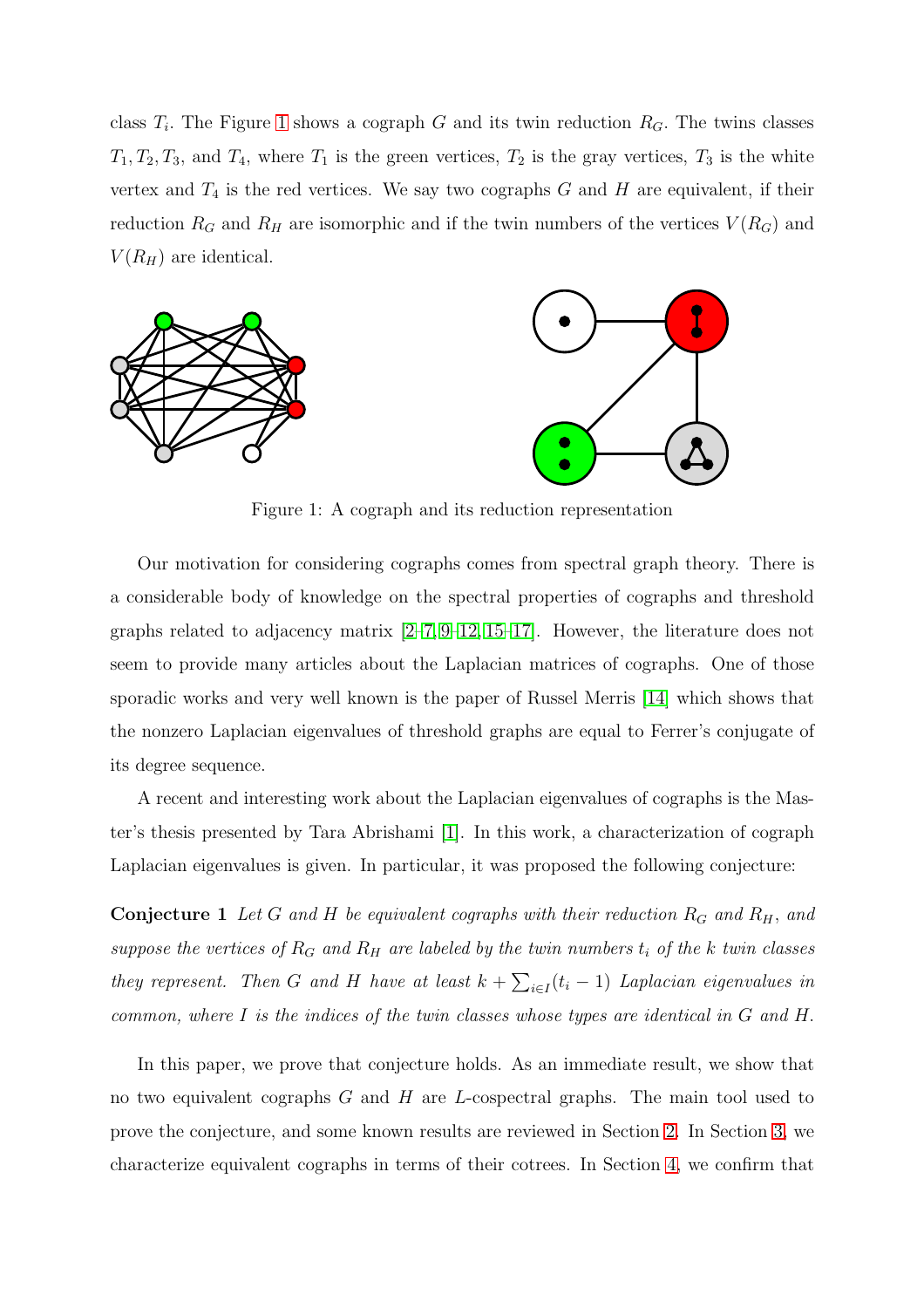conjecture holds. In the final section, we show how to find the L-cospectral linear size families of cographs, from a pair of two nonisomorphic L-cospectral cographs.

#### <span id="page-2-0"></span>2 Notations and Preliminaries

Let  $G = (V, E)$  be an undirected graph with vertex set V and edge set E, without loops or multiple edges. For  $v \in V$ ,  $N(v)$  denotes the *open neighborhood* of v, that is,  ${w}{v, w} \in E$ . The *closed neighborhood*  $N[v] = N(v) \cup {v}$ . If  $|V| = n$ , the Laplacian matrix  $L(G)$  of a graph G is given by  $L(G) = \delta(G) - A(G)$ , where  $\delta(G)$  is the degree matrix of G and  $A(G)$  is the adjacency matrix of G. A value  $\mu(G)$  is a Laplacian eigenvalue of G if  $\det(L(G) - \mu I_n) = 0$ , and since  $L(G)$  is real symmetric and positive defined, the Laplacian eigenvalues of G are real numbers non-negative.

#### 2.1 Cotrees

A cotree  $T_G$  of a cograph G is a rooted tree in which any interior vertex w is either of ∪ type (corresponds to union) or ⊗ type (corresponds to join). The terminal vertices (leaves) are typeless and represent the vertices of the cograph G. We say that *depth* of the cotree is the number of edges of the longest path from the root to a leaf. To build a cotree for a connected cograph, we simply place a ⊗ at the tree's root, placing ∪ on interior vertices with odd depth, and placing ⊗ on interior vertices with even depth. All interior vertices have at least two children. In [\[7\]](#page-13-2) this structure is called *minimal cotree*, but throughout this paper we call it simply a cotree. The Figure [2](#page-2-1) shows a cograph and its cotree with depth equals to 4.



<span id="page-2-1"></span>Figure 2: A cograph  $G = (((v_1 \cup v_2) \otimes v_3) \cup v_4) \otimes (((v_5 \otimes v_6) \otimes v_7) \cup v_8)) \otimes v_9$ . and its cotree.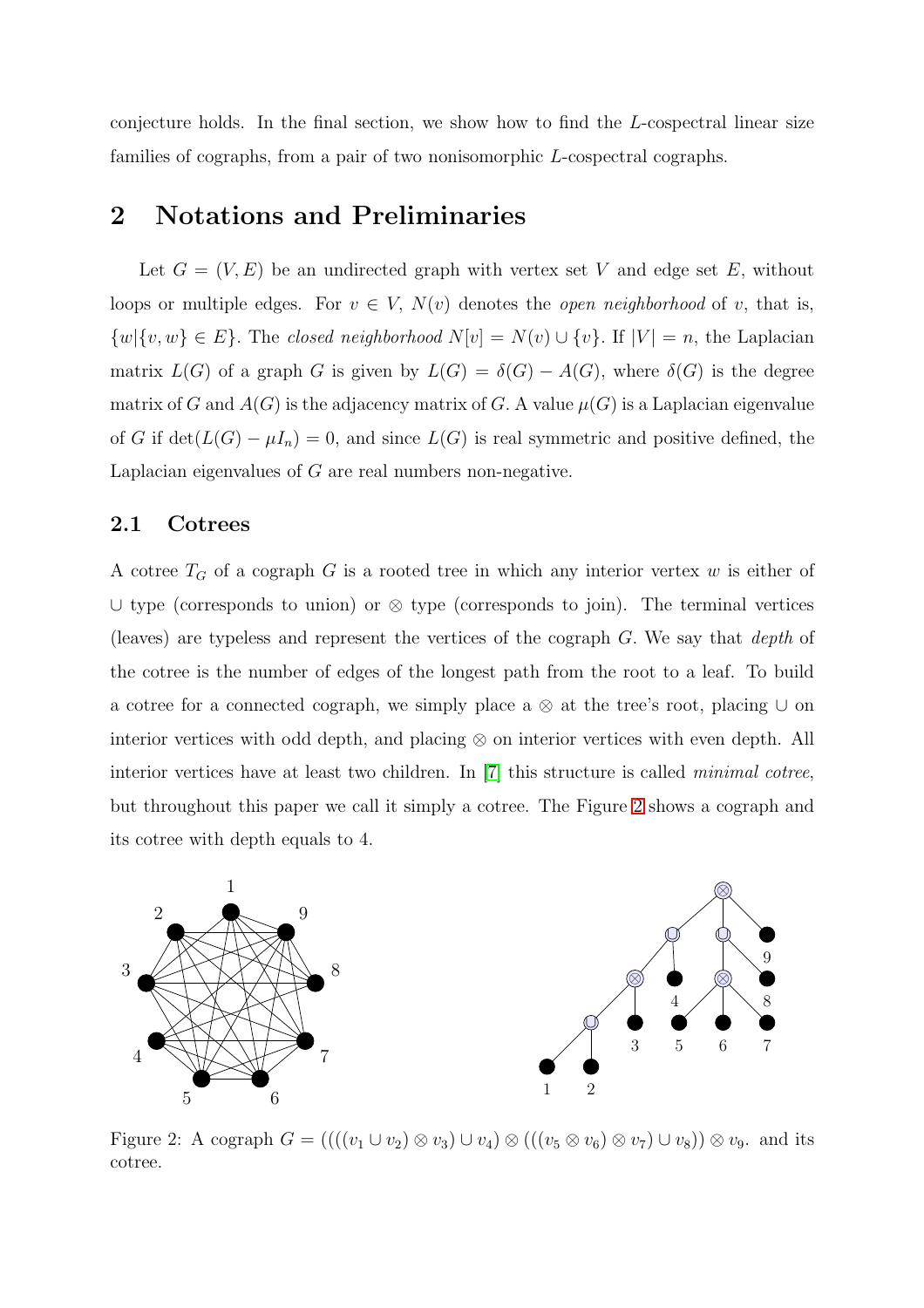Two vertices u and v are *duplicate* if  $N(u) = N(v)$  and *coduplicate* if  $N[u] = N[v]$ . In fact, any collection of mutually coduplicate (resp. duplicate) vertices, e.g. with the same neighbors and adjacent (resp. not adjacent), have a common parent of type ⊗ (resp. ∪). **Remark:** We note that vertices in a twin class  $T_i$  of G correspond to coduplicate (resp. duplicate) vertices in  $T_G$ , if they are pairwise adjacent (resp. nonadjacent) twins.

#### 2.2 Diagonalization

For comparing the Laplacian eigenvalues of two cographs  $G$  and  $H$ , we use a straightforward translation of an algorithm due to Jacobs et al. [\[10\]](#page-13-8) to the context of Laplacian matrices of cographs. The original algorithm constructs a *diagonal* matrix congruent to  $A+xI_n$ , where A is the adjacency matrix of a cograph, and x is an arbitrary scalar, using  $O(n)$  time and space.

One of the advantages of this method is that it can be slightly modified in such a way that we can determine, for any  $-x \in \mathbb{R}$ , the number of Laplacian eigenvalues of a cograph G that are larger than x, equal to x and smaller than x, respectively. The algorithm's input is the cotree  $T_G$  and  $x \in \mathbb{R}$ . Each leaf  $v_i, i = 1, \ldots, n$  have a value  $d_i$ that represents the diagonal element of  $L(G)+xI_n$ . It initializes all entries  $d_i$  with  $\delta(v_i)+x$ , where  $\delta(v_i)$  denotes the degree of vertex  $v_i$ . Each iteration, a pair  $\{v_k, v_l\}$  of the duplicate or coduplicate vertices with maximum depth is selected. Then they are processed, that is, assignments are given to  $d_k$  and  $d_l$ , such that either one or both rows (columns) are diagonalized. When a k row(column) corresponding to vertex  $v_k$  has been diagonalized then  $v_k$  is removed from the  $T_G$ , it means that  $d_k$  has a permanent final value. Then the algorithm moves to the cotree  $T_G - v_k$ . The algorithm is shown in Figure [3.](#page-4-0)

It is worth to mention that for each iteration, the algorithm executes one of the six subcases. It should be noted that subcase 1a and subcase 2a are the normal cases, and the other four subcases represent singularities. Executing **subcase 1b** requires  $\beta = -1$ , executing subcase 2b requires  $\beta = 0$ , executing subcase 1c requires  $\alpha + \beta = -2$ , and executing **subcase 2c** requires  $\alpha + \beta = 0$ .

Now, we will present a few results which the proofs are similar to work [\[10\]](#page-13-8). The following theorem is based on Sylvester's Law of Inertia.

**Theorem 1** Let G be a cograph and let  $(d_v)_{v \in T_G}$  be the sequence produced by Diagonalize  $(T_G, -x)$ . Then the diagonal matrix  $D = diag(d_v)_{v \in T_G}$  is congruent to  $L(G) + xI_n$ , so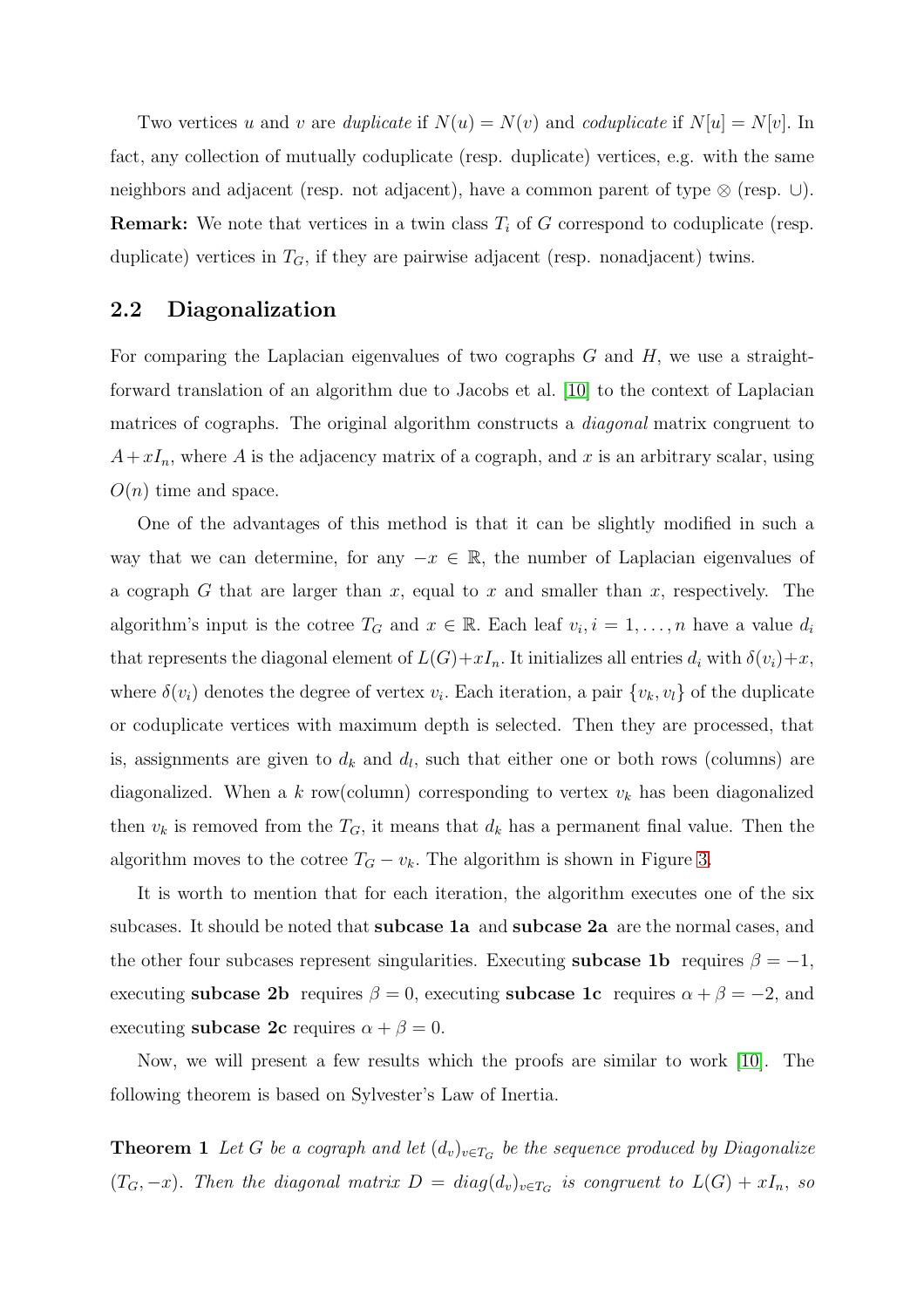INPUT: cotree  $T_G$ , scalar x OUTPUT: diagonal matrix  $D = [d_1, d_2, \ldots, d_n]$  congruent to  $L(G) + xI_n$ Algorithm Diagonal  $(T_G, x)$ initialize  $d_i := \delta(v_i) + x$ , for  $1 \leq i \leq n$ while  $T_G$  has  $\geq 2$  leaves select a pair  $(v_k, v_l)$  (co)duplicate of maximum depth with parent  $w$  $\alpha \leftarrow d_k \ \beta \leftarrow d_l$ if  $w = \otimes$ if  $\alpha + \beta \neq -2$  //subcase 1a  $d_l \leftarrow \frac{\alpha \beta - 1}{\alpha + \beta + 2}; \quad d_k \leftarrow \alpha + \beta + 2; \quad T_G = T_G - v_k$ else if  $\beta = -1$  //subcase 1b  $d_l \leftarrow -1 \qquad d_k \leftarrow 0; \qquad T_G = T_G - v_k$ else //subcase 1c  $d_l \leftarrow -1 \quad d_k \leftarrow (1+\beta)^2; \quad T_G = T_G - v_k; \quad T_G = T_G - v_l$ else if  $w = \cup$ if  $\alpha + \beta \neq 0$  //subcase 2a  $d_l \leftarrow \frac{\alpha \beta}{\alpha + \beta}; \quad d_k \leftarrow \alpha + \beta; \quad T_G = T_G - v_k$ else if  $\beta = 0$  //subcase 2b d<sub>l</sub> ← 0; d<sub>k</sub> ← 0;  $T_G = T_G - v_k$ <br>se //subcase 2c else //subcase 2c  $d_l \leftarrow \beta; \quad v_k \leftarrow -\beta; \quad T_G = T_G - v_k; \quad T_G = T_G - v_l$ end loop

<span id="page-4-0"></span>Figure 3: Diagonalization algorithm

*that the number of (positive - negative - zero) entries in*  $(d_v)_{v \in T_G}$  *is equal to the number eigenvalues of*  $L(G)$  *that are (greater than*  $x$  *- small than*  $x$  *- equal to*  $x$ *).* 

<span id="page-4-1"></span>The following two lemmas show that if a vertex  $\otimes$  or  $\cup$ , in the cotree, have leaves with the same value, then, we can use the following routines.

**Lemma 1** *If*  $v_1, \ldots, v_m$  *have parent*  $w = \otimes$ *, each with the same diagonal value*  $y \neq -1$ *, then the algorithm performs* m − 1 *iterations of* subcase 1a *assigning, during iteration*  $i$ :

$$
d_k \leftarrow \frac{j+1}{j}(y+1) \quad d_l \leftarrow \frac{y-(j-1)}{j+1} \tag{1}
$$

<span id="page-4-2"></span>**Lemma 2** *If*  $v_1, \ldots, v_m$  *have parent*  $w = \bigcup$ , *each with the same diagonal value*  $y \neq 0$ , *then the algorithm performs* m − 1 *iterations of* subcase 2a *assigning, during iteration* j :

$$
d_k \leftarrow \frac{j+1}{j}y \quad d_l \leftarrow \frac{y}{j+1} \tag{2}
$$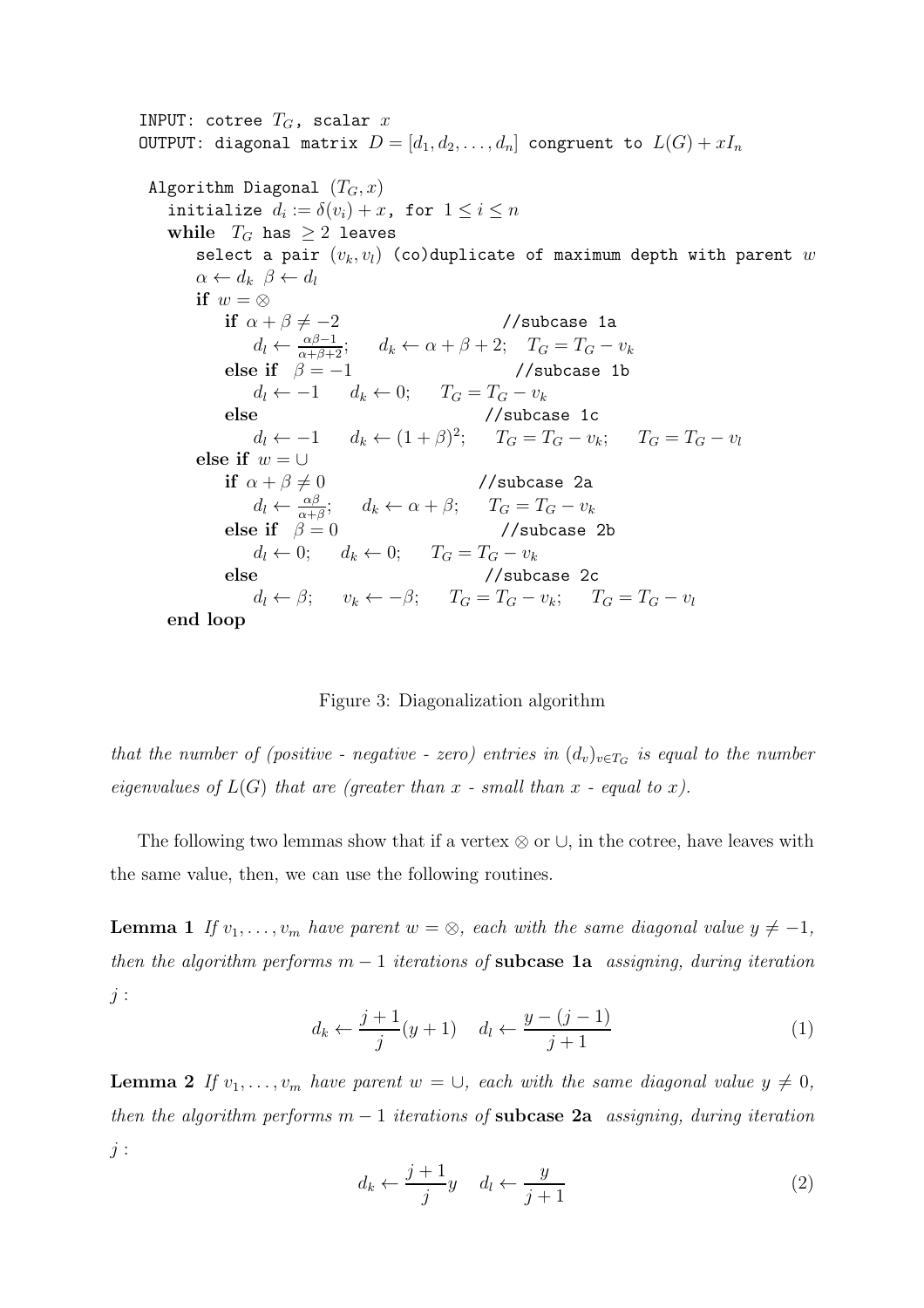#### <span id="page-5-0"></span>3 Equivalent Cographs and their cotrees

In this section, we characterize equivalent cographs in terms of their cotrees. Let G and H be equivalent cographs with their reduction  $R_G$  and  $R_H$ . If  $R_G \cong R_H$  and fixed  $T_G$ , we will show how to get  $T_H$  from  $T_G$ .

Let G be a cograph and  $T_G$  its cotree. Let  $u, v$  be leaves in the cotree  $T_G$  which have the lowest common ancestor an interior vertex, represented by  $lca(u, v)$ . Clearly, they are adjacent if and only if  $lca(u, v) = \otimes$ . The following result can be verified immediatly.

**Lemma 3** Let G and H be equivalent cographs with their cotrees  $T_G$  and  $T_H$ . Let u, v be leaves in  $T_G$  which are neither coduplicate nor duplicate vertices, and let  $u'$ ,  $v'$  be their *corresponding leaves in*  $T_H$ . *Then lca*( $u$ ,  $v$ ) *and lca*( $u'$ ,  $v'$ ) *are the same type.* 

**Definition 1** Let G be a cograph and  $T_G$  its cotree. For any pair  $u, v \in T_G$ , we define the distance between u and v in  $T_G$ , denoted by  $dist_{T_G}(u, v)$ , as the shortest path of interior *vertices between them.*

**Definition 2** Let G and H be equivalent cographs with their reduction  $R_G$  and  $R_H$ . Let *u be a representative of the twin class*  $T_u \in G$ , and let u' *be its corresponding in*  $T_{u'} \in H$ . We say  $u = u'$ , if  $T_u$  and  $T_{u'}$  are twin classes of same type. Otherwise, we say  $u \neq u'$ .

<span id="page-5-2"></span>**Lemma 4** Let G and H be equivalent cographs with their cotrees  $T_G$  and  $T_H$ . Let u, v *be the representatives of the twin classes*  $T_u, T_v \in G$ , and let  $u', v'$  be their respective *correspondents in*  $T_{u'}$ ,  $T_{v'} \in H$ .

- (i) If  $u = u'$  and  $v = v'$  then  $dist_{T_G}(u, v) = dist_{T_H}(u', v')$ .
- (*ii*) If  $u = u'$  and  $v \neq v'$  then  $dist_{T_G}(u, v) = dist_{T_H}(u', v') \pm 1$ .
- (*iii*) If  $u \neq u'$  and  $v \neq v'$  then  $dist_{T_G}(u, v) = dist_{T_H}(u', v') \pm 2$ .

**Proof:** We prove the item (*i*). We assume that  $lca(u, v) = lca(u', v') = \otimes$ . By contradiction, we suppose that  $dist_{T_G}(u, v) < dist_{T_H}(u', v')$ . Since that  $u = u'$  and  $v = v'$ , we have that

<span id="page-5-1"></span>
$$
dist_{T_H}(u',v') = dist_{T_G}(u,v) + 2l \tag{3}
$$

for some positive integer  $l \geq 1$ .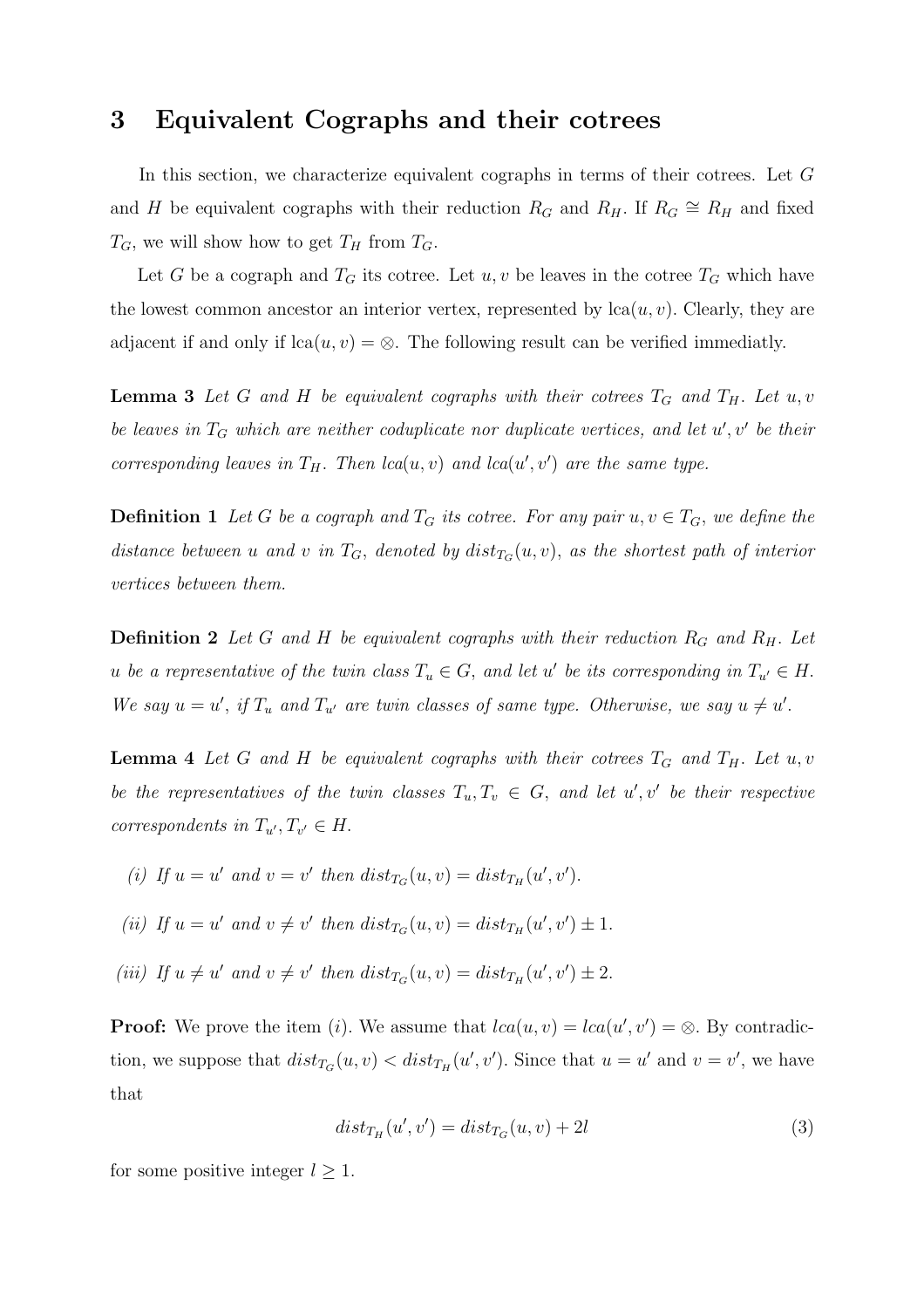

<span id="page-6-0"></span>Figure 4: The partial cotrees  $T_G$  and  $T_H$ .

Without loss of generality, we assume that u and u' are in twin classes of type  $\otimes$ , while that v and v' are in twin classes of type  $\cup$ , and their partial cotrees  $T_G$  and  $T_H$  are represented in the Figure [4.](#page-6-0)

Now consider the respective reduction graphs  $R_G$  and  $R_H$  of cographs G and H. From equation [\(3\)](#page-5-1) follows that there are vertices  $t', w' \in R_H$  such that  $w' \sim v'$  and  $t' \nsim v'$ . Since  $R_G$  and  $R_H$  are isomorphic graphs, there are vertices  $t, w \in R_G$  with the same properties.

We claim the leaf  $t, w \in T_G$  are in the same branch that leaf v. Since  $t \sim u$  and for any leaf in a different branch that  $v$  implies being adjacent to  $v$ , follows the statement. Now, if w is in a different branch that v it implies that  $w \sim t$ , what contradics  $w \sim t$ . If the leaf t is below to v and  $w \sim v$ , it implies  $w \sim t$ , a contradicition. Now, if the leaf t is above to v, and since  $w \sim v, w \nsim t$ , it implies that w is between t and v, and therefore we must have  $l = 0$ , in the equation [\(3\)](#page-5-1). If  $lca(u, v) = lca(u', v') = \cup$ , the proof is analogous.

The proof is similar for the items  $(ii)$  and  $(iii)$ .

Given a cograph G, we note that its reduction  $R_G$  is obtained by taking only one representative of each twin classes of G. In terms of cotree, it means, if we remove all exceed leaves of  $T_G$ , we have a cotree which represents  $T_{R_G}$ . If  $R_G$  and  $R_H$  are isomorphic graphs by Lemma [4](#page-5-2) we have  $|dist_{T_G}(u, v) - dist_{T_H}(u', v')| \leq 2$ , for any leaves  $u, v \in T_G$ and their corresponding  $u', v' \in T_H$ . This allows us to claim that  $T_H$  can be obtained from  $T_G$ , as the following result:

**Theorem 2** Let G and H be cographs with their reduction  $R_G$  and  $R_H$ . If  $T_G$  and  $T_H$ are the cotrees of G and H, then  $R_G \cong R_H$  *if and only if fixed*  $T_G$  *and for some interior vertex*  $w_i \in T_G$ , *having leaves*  $t_i \geq 2$ , *then*  $T_H$  *is obtained from*  $T_G$  *by one of following operations:*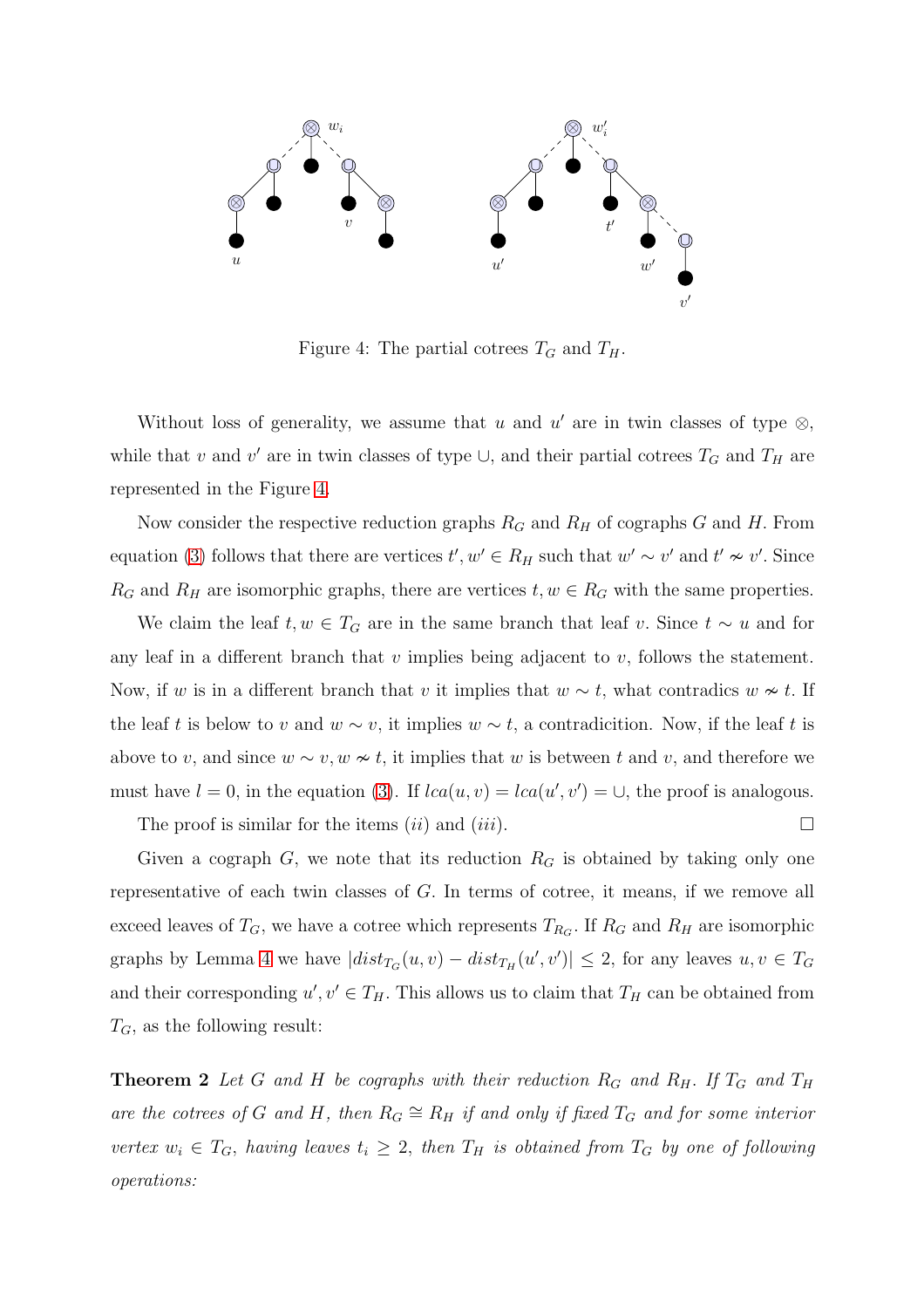- $(i)$  adding an interior vertex, one level below to  $w_i$ , and taking their leaves  $t_i$ .
- $(ii)$  removing the interior vertex  $w_i$  which has no interior vertex as successor, whose  $\emph{father has no leaves and taking their leaves $t_i$}.$

**Proof:** Let G and H be equivalent cographs with their reductions  $R_G$  and  $R_H$ . If  $T_G$ and  $T_H$  are the cotrees of G and H, respectively, according to Lemma [4,](#page-5-2) for each pair of leaves u and v in  $T_G$  which are neither coduplicate nor duplicate vertices and their corresponding  $u'$  and  $v'$  in  $T_H$ , we have

$$
|dist_{T_G}(u, v) - dist_{T_H}(u', v')| \le 2
$$
\n<sup>(4)</sup>

If the distance is preserved and since the  $lca(u, v)$  and  $lca(u', v')$  are the same type in both cotrees then  $T_G$  and  $T_H$  are the same. If the distance increased or decreased by one, and taking into account that the  $lca(u, v) = w_i$  and  $lca(u', v') = w'_i$  are the same type, we have two possibilities: was creating a new interior vertex below to  $w_i$  and taking their leaves  $t_i$  of  $w_i$ , or was removing the vertex  $w_i$ , which has no interior vertex as successor, whose father has no leaves and taking their leaves  $t_i$ . Finally, if the distance increase or decrease by two, then either of operations  $(i)$  or  $(ii)$  occurs twice.

Now, let  $T_G$  and  $T_H$  be the cotrees of equivalent cographs G and H, respectively. We just need to check that reductions  $R_G$  and  $R_H$  are isomorphic. Let  $T_G$  and  $T_H$  be the cotrees of G and H. We assume that  $T_H$  is obtained from  $T_G$  under the operations (i) and  $(ii)$ . First, we note that the number of twin classes are preserved, since that the only operation allowed is to become a coduplicate vertices into duplicate vertices or vice versa. Second, from the operations (*i*) and (*ii*) the  $lca(u, v)$  in  $T_G$  and its corresponding  $lca(u', v')$ in  $T_H$  are the same type, which implies that the adjacencies of  $R_G$  and  $R_H$  are preserved. Therefore, thus  $R_G$  and  $R_H$  are isomorphic.

#### <span id="page-7-0"></span>4 The proof of conjecture

The next lemmas will be used to prove the main results of this section:

Lemma 5 *Let* G *and* H *be equivalent cographs. Let* u *be a representative of twin class*  $T_u$  *of* G with twin number  $t_u$ , and let  $u'$  be its corresponding in a twin class  $T_{u'}$  *of* H. If δ(u) *denotes the degree of vertex* u *then*

<span id="page-7-1"></span>
$$
\delta(u') = \begin{cases} \delta(u) & \text{if } u' = u \\ \delta(u) + (t_u - 1) & \text{if } u \neq u' \text{ and } T_u \text{ is a clique set.} \end{cases}
$$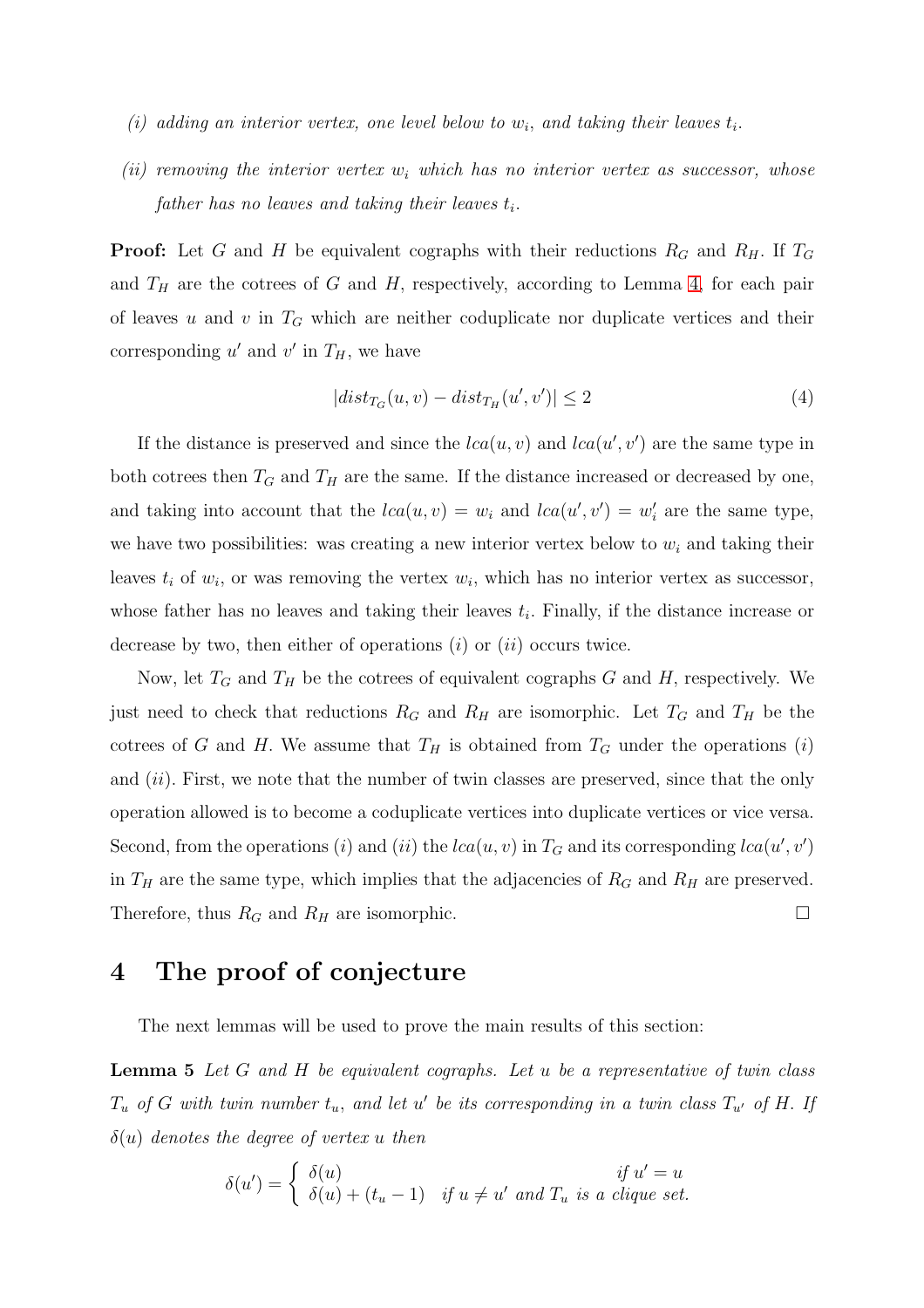**Proof:** Let u and u' be the representatives of twin classes  $T_u$  of G and  $T_{u'}$  of H, respectively. If  $u = u'$  then obvious we have that  $\delta(u') = \delta(u)$ . Now, we assume that  $u \neq u'$ , and  $T_u$  is a clique set. Taking into account that vertex  $u'$  will be disconnected only of the  $t_u$  − 1 vertices of same class  $T_{u'}$ , follows that  $\delta(u') = \delta(u) + (t_u - 1)$ , as desired.  $\Box$ 

<span id="page-8-0"></span>**Lemma 6** Let G be a cograph with twin classes  $T_1, T_2, \ldots, T_k$ , and twin numbers  $t_1, t_2, \ldots, t_k$ . Let  $u_i$  be a representative of twin class  $T_i$ . If  $\delta(u_i)$  denotes the degree of  $u_i$ , then

$$
\mu(G) = \begin{cases} \delta(u_i) & \text{if } T_{u_i} \text{ is a coclique set} \\ \delta(u_i) + 1 & \text{if } T_{u_i} \text{ is a clique set} \end{cases}
$$

*is a Laplacian eigenvalue of* G *with multiplicity at least*  $t_i - 1$ , *for*  $i = 1, 2, \ldots, k$ .

**Proof:** Let G be a cograph and let  $u_i$  be a representative of twin class  $T_{u_i}$  with twin number  $t_i$ , for  $i = 1, 2, \ldots, k$ . Now, we considere Diagonalization of  $(T_G, x)$ , with  $x =$  $-\delta(u_i)$ , if  $T_{u_i}$  is a coclique set and  $x = -\delta(u_i) - 1$ , if  $T_{u_i}$  is a clique set, for  $i = 1, 2, \ldots, k$ . Since that coduplicate (respect. duplicate) vertices of  $T_G$  correspond to clique (respect. coclique) set in G, then after initialization  $(d_i = \delta(u_i) + x)$ , we have the following values for the leaves of  $T_G$ 

$$
\begin{cases}\n-1 & \text{for coduplicate vertices} \\
0 & \text{for duplicate vertices.}\n\end{cases}
$$

From this, it is easy to see that for coduplicate vertices the **subcase 1b** occurs, while that for the duplicate vertices the subcase 2b occurs. In both cases, the algorithm assigns a zero as a permanent value. Since each twin class  $T_i$  have  $t_i$  vertices, follows for each iteration we have at least  $t_i - 1$  zeros, as desired.  $□$ 

**Theorem 3** Let G and H be equivalent cographs with their reduction  $R_G$  and  $R_H$ , and *suppose the vertices of*  $R_G$  *and*  $R_H$  *are labeled by the twin numbers*  $t_i$  *of the* k *twin classes they represent.* Then G and H have at least  $k + \sum_{i \in I} (t_i - 1)$  Laplacian eigenvalues in *common, where* I *is the indices of the twin classes whose types are identical in* G *and* H.

**Proof:** Let G and H be equivalent cographs with their reduction  $R_G$  and  $R_H$ , and suppose the vertices of  $R_G$  and  $R_H$  are labeled by the twin numbers  $t_i$  of the k twin classes they represent. Let  $I$  be the indices of the twin classes whose types are identical in  $G$  and  $H$ with cardinality  $0 \leq |I| < k$ .

In order for proving the conjecture, we note that a cograph G of order  $n = \sum t_i$ , each Laplacian eigenvalue  $\mu(G)$  of G belongs one of following subsets

$$
\sum_{i \in I} (t_i - 1) \cup (\bigcup_{i=1}^{|I|} t_i) \cup (\bigcup_{i=1}^{k-|I|} t_i)
$$
\n(5)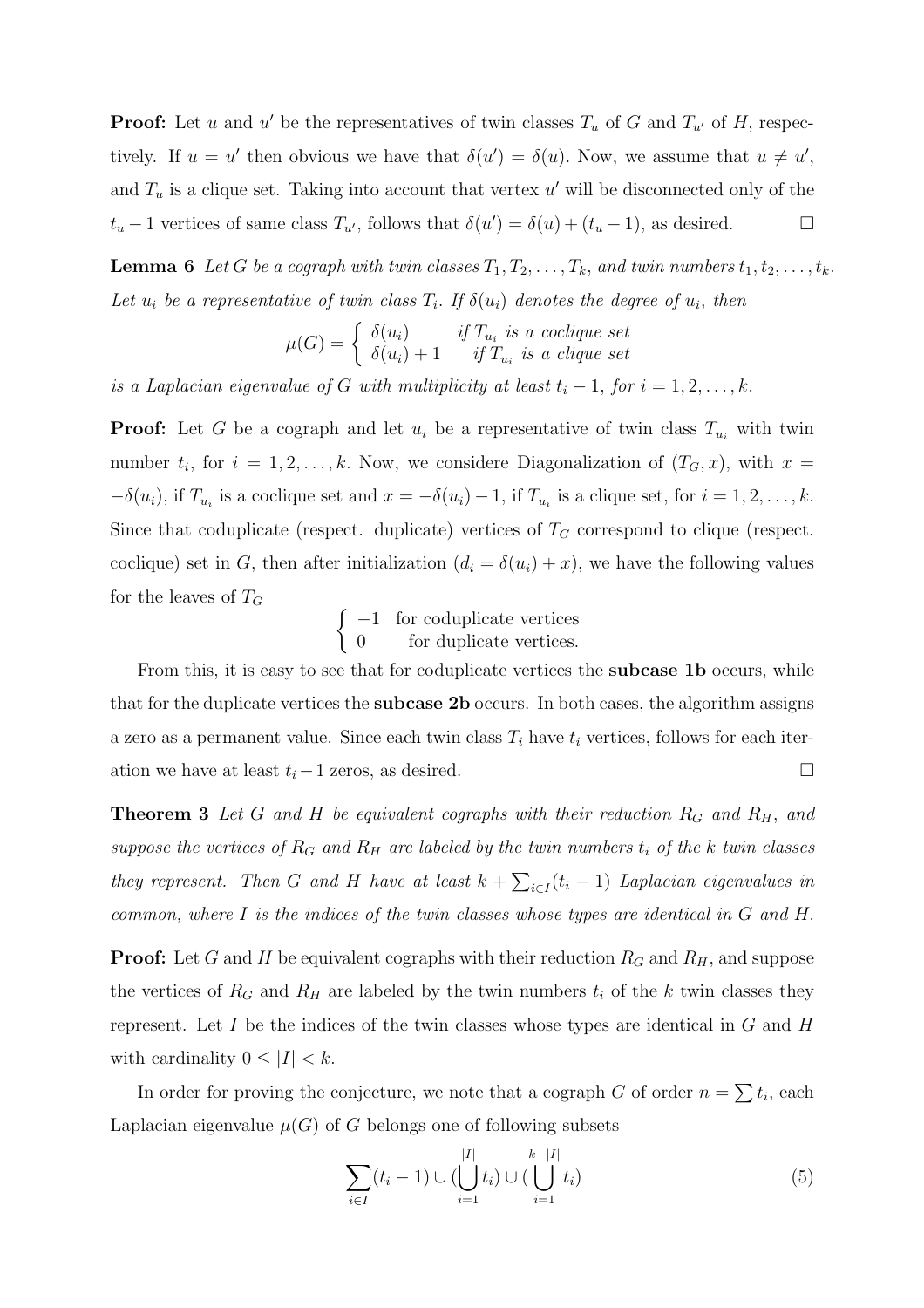We first will show that G and H have  $\sum_{i \in I} (t_i - 1)$  Laplacian eigenvalues in common. Let  $T_G$  and  $T_H$  be the cotrees of G and H, respectively. They have  $\sum_{i \in I} (t_i - 1) \cup (\bigcup_{i=1}^{|I|} t_i)$ leaves in common. Since  $R_G \cong R_H$ , and  $u_i, u'_i$  are the respective representatives of twin classes which are identical in G and H having the same degree  $\delta(u_i) = \delta(u'_i)$ , hence by Lemma [6,](#page-8-0) we have at least

$$
\sum_{i \in I} (t_i - 1) \tag{6}
$$

Laplacian eigenvalues in common.

Now, let  $\mu(G)$  be a Laplacian eigenvalue of G which  $\mu(G) \in (\bigcup_{i=1}^{|I|} t_i) \cup (\bigcup_{i=1}^{k-|I|} t_i)$ . We will show that  $\mu(G)$  is also one of the k Laplacian eigenvalues of H. For this, we apply the Diagonalization algorithm simultaneously in both cotrees  $T_G$  and  $T_H$  with  $x = -\mu(G)$ . It is sufficient to show when the algorithm assigns a zero in  $Diag(T<sub>G</sub>, x)$ , we also must have a zero in  $Diag(T_H, x)$ .

Let  $\alpha_i$  and  $\alpha'_i$  be the assigments given in the *i*-th iteration during execution of  $Diag(T_G, x)$ and  $Diag(T_H, x)$ , respectively. Obviously, we have  $\alpha_i = \alpha'_i$ , if  $T_G$  and  $T_H$  are identical. It remains to be seen when  $T_G$  and  $T_H$  have different types of cotrees but  $R_G$  and  $R_H$  are isomorphic.

Suppose that  $T_G$  has an interior vertex  $w_i$  having  $t_i \geq 2$  coduplicate vertices and a pendant vertex with assigment  $\alpha_i$ , while that  $T_H$  has an interior vertex  $w'_i$  having no leaves but the same pendant vertex with same assigment  $\alpha_i$  and an interior vertex as successor having  $t_i \geq 2$  duplicate vertices, as the Figure [6](#page-11-0) has shown.



Figure 5: The partial cotrees  $T_G$  and  $T_H$ .

Let  $v_i$  and  $v'_i$  be the respective representatives of twin classes which are not identical in G and H. Obviously, by Lemma [6,](#page-8-0) we can assume that  $\mu(G)$  differs of  $\delta(v_i) + 1$  and  $\delta(v_i')$ . Applying the algorithm in the coduplicate vertices of  $T_G$ , since all  $t_i$  leaves have the same value  $y = \delta(v_i) + x$ , by Lemma [1,](#page-4-1) after  $t_i - 1$  iterations, we have a pendant vertex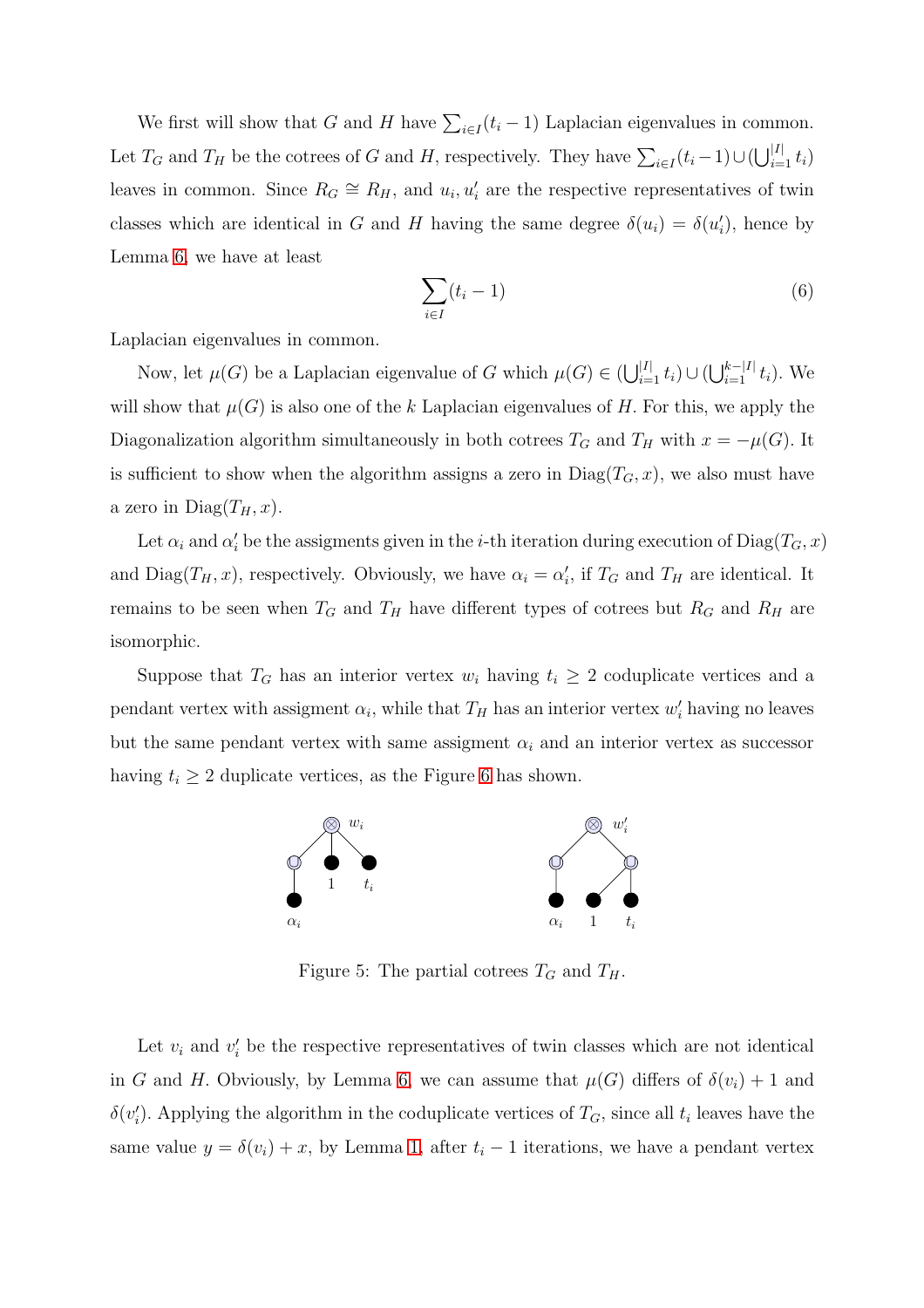with value

<span id="page-10-0"></span>
$$
d_{l} = \frac{y - (t_{i} - 1)}{t_{i} + 1} = \frac{\delta(v_{i}) - \mu(G) - (t_{i} - 1)}{t_{i} + 1}
$$
\n(7)

Now, we apply the algorithm in the duplicate vertices of  $T_H$ , since all  $t_i$  leaves have the same value  $y' = \delta(v_i') + x$ , by Lemma [2,](#page-4-2) after  $t_i - 1$  iterations, we have a pendant vertex with value

<span id="page-10-1"></span>
$$
d'_{l} = \frac{y'}{t_{i} + 1} = \frac{\delta(v'_{i}) - \mu(G)}{t_{i} + 1}
$$
\n(8)

We claim that  $d_l = d'_l$ . From equations [\(7\)](#page-10-0) and [\(8\)](#page-10-1), follows

$$
\frac{\delta(v_i) - \mu(G) - (t_i - 1)}{t_i + 1} = \frac{\delta(v_i') - \mu(G)}{t_i + 1} \Leftrightarrow \delta(v_i) - \mu(G) - (t_i - 1) = \delta(v_i') - \mu(G)
$$
  

$$
\delta(v_i') = \delta(v_i) + (t_i - 1)
$$
 (9)

which accords with the Lemma [5.](#page-7-1) This shows that the algorithm will assign the same value to both  $T_G$  and  $T_H$ . Since  $-x = \mu(G)$  is a Laplacian eigenvalue of G and a zero should be assigned during execution of  $Diag(T<sub>G</sub>, x)$  then either situations can occurs: a zero was assigned in the previous step to  $d_l$ , which correponds a leaf that belongs to  $\left(\bigcup_{i=1}^{|I|} t_i\right)$ , or a zero is assigned exactly after to process the values  $\alpha_i$  and  $d_l$ . Thus, a zero must be assigned during execution of  $Diag(T_H, x)$ .

The proof is similar if the  $lca(v_i, v'_i)$  is of  $\cup$  type. Therefore, thus follows the result as desired.  $\Box$ 

**Corollary 1** Let G and H be equivalent cographs with their reduction  $R_G$  and  $R_H$  having  $k \geq 2$  *vertices.* If G and H are L-cospectral graphs then  $G \cong H$ .

**Proof:** Let G and H equivalent cographs with their reduction  $R_G$  and  $R_H$ . We proceed by induction on the number  $k \geq 2$  of vertices of  $R_G$  and  $R_H$ . The base case,  $k = 2$  is trivial to verify.

We assume that the result holds for any two equivalent cographs  $G$  and  $H$  with their reduction  $R_G$  and  $R_H$  having  $k-1$  vertices. Now let G' and H' be equivalent cographs L-cospectral with their reduction  $R_{G'}$  and  $R_{H'}$  having k vertices.

We note that there is a vertex  $u \in R_{G'}$  and its respective corresponding  $v \in R_{H'}$  such that  $\delta(u) = \delta(v)$ , and  $T_u$  and  $T_v$  are twin classes of same type. Otherwise, we have two distinct Laplacian eigenvalues, according to Lemma [6.](#page-8-0) Then, the cographs  $G' - T_u \cong G$ and  $H' - T_v \cong H$  are L-cospectral graphs. By the induction hypothesis we have  $G \cong H$ and therefore follows that  $G' \cong H'$ . . В последните последните последните последните последните последните последните последните последните последн<br>В последните последните последните последните последните последните последните последните последните последнит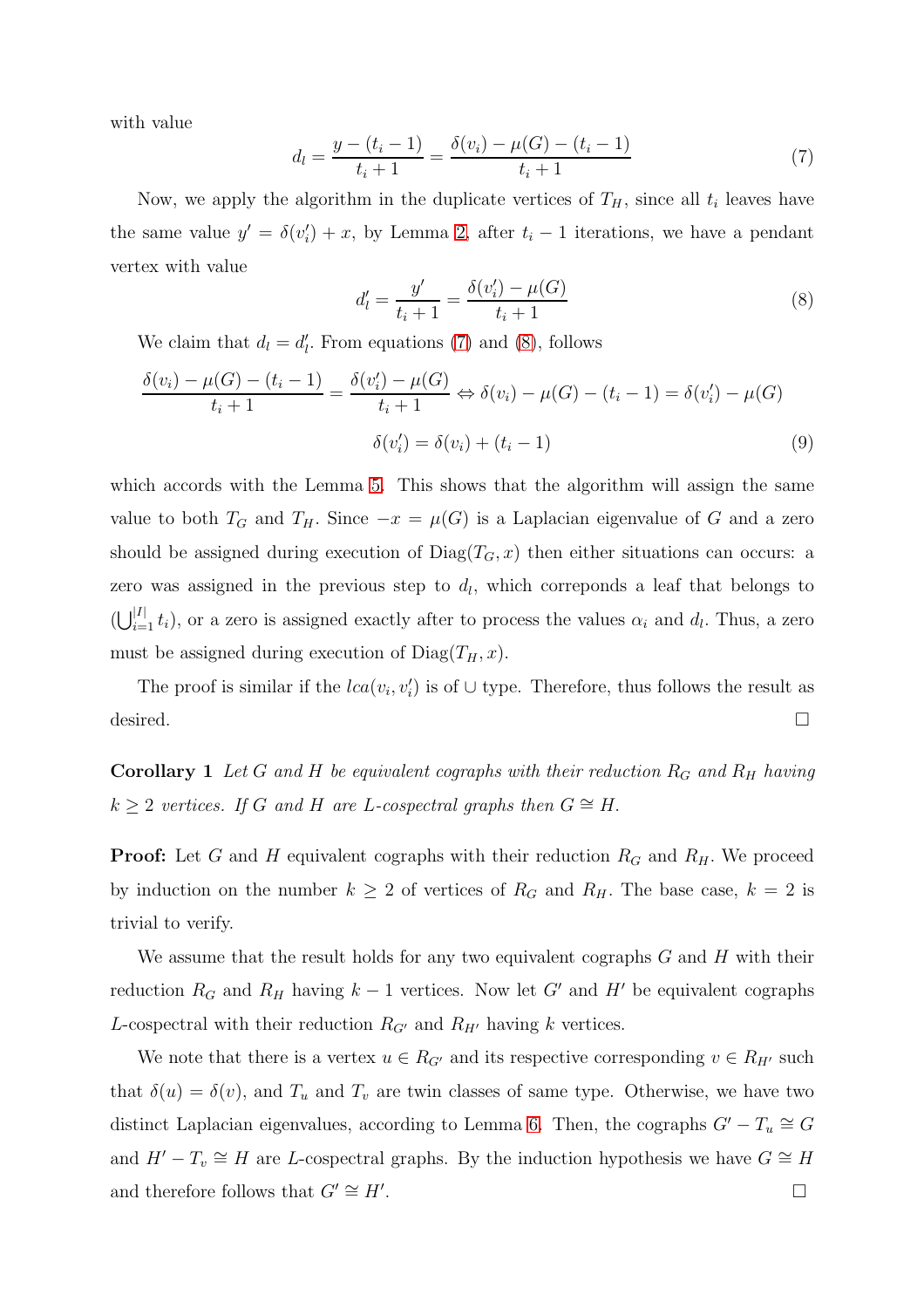# 5 L-cospectral cographs

Two nonisomorphic graphs with the same L-spectrum are called L-cospectral. In this last section, we show how to find the L-cospectral linear size families of cographs, from a pair of two nonisomorphic L-cospectral cographs.

<span id="page-11-1"></span>The next lemma is very well known and it will be used for our construction:

**Lemma 7** Let G and H be a graphs on  $n_1$  and  $n_2$  vertices, respectively. If  $0 = \mu_1(G) \le$  $\mu_2(G) \leq \ldots \leq \mu_1(G)$  and  $0 = \mu_1(H) \leq \mu_2(H) \leq \ldots \leq \mu_1(H)$  are the Laplacian eigenvalue *of* G and H, respectively. Then the Laplacian eigenvalues of  $G \otimes H$  are

> $0, n_2 + \mu_2(G), n_2 + \mu_3(G), \ldots, n_2 + \mu_1(G),$  $n_1 + \mu_2(H), n_1 + \mu_3(H), \ldots, n_1 + \mu_1(H), n_1 + n_2.$

For each integer  $n \geq 3$ , we define the following cographs of order  $2n + 1$ 

- $G_{2n+1} = nK_1 \otimes (K_n \cup K_1);$
- $H_{2n+1} = (((n-1)K_1 \otimes K_1) \cup K_1) \otimes (K_{n-1} \cup K_1).$

The Figure [6](#page-11-0) shows the reduction representation of  $G_9$  and  $H_9$ .



<span id="page-11-0"></span>Figure 6: The reduction representation of  $G_9$  and  $H_9$ 

#### **Lemma 8** *The cographs*  $G_{2n+1}$  *and*  $H_{2n+1}$  *of order*  $2n+1$  *defined above are nonisomorphic and* L*-cospectral graphs.*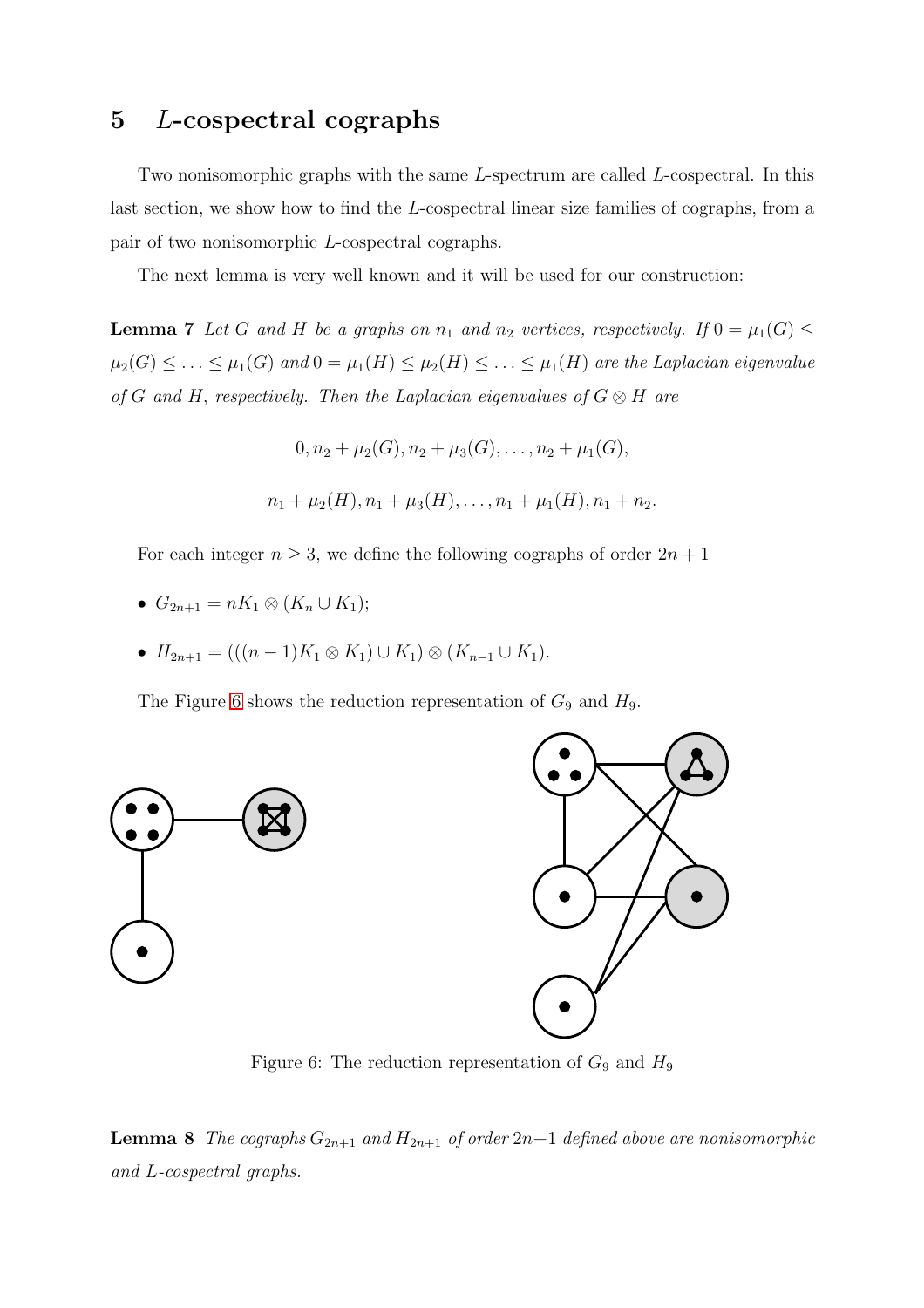**Proof:** It is obvious that  $G_{2n+1}$  and  $H_{2n+1}$  are nonisomorphic graphs. Since the Leigenvalues of  $K_n \cup K_1$  are n and 0 with multiplicity  $n-1$  and 2, by Lemma [7,](#page-11-1) we have that the L-spectrum of  $G_{2n+1}$  is

$$
0+(n+1), 0+(n+1), \ldots, 0+(n+1), 0+n, 0+n, \ldots, n+n, (n+1)+n.
$$

Therefore, the L-spectrum of  $G_{2n+1}$  is  $2n+1, 2n, n+1, n, 0$  with their respective multiplicities 1,  $n-1$ ,  $n-1$ , 1, 1. By similar calculus, we have  $H_{2n+1}$  have the same L-spectrum.□

**Theorem 4** Let G' be a cograph of order n. Then  $G' \otimes G_{2n+1}$  and  $G' \otimes H_{2n+1}$  are noni*somorphic and* L*-cospectral graphs.*

**Proof:** Let G' be a cograph of order n. Let  $G_{2n+1}$  be a cograph of order  $2n + 1$ . If  $0 = \mu_1 \leq \mu_2 \leq \ldots \leq \mu_1$  are the *L*-eigenvalues of G', by Lemma [7](#page-11-1) the *L*-eigenvalues of  $G' \otimes G_{2n+1}$  are

$$
\mu_1 + (2n+1), \mu_2 + (2n+1), \dots, \mu_1 + (2n+1),
$$
  

$$
n + n, n + (n+1), \dots, n + (2n), n + (2n+1), n + (2n+1)
$$

Since  $G_{2n+1}$  and  $H_{2n+1}$  are L-cospectral graphs, then the L-eigenvalues of  $G' \otimes H_{2n+1}$ are obtained by same procedure above. Therefore, thus  $G' \otimes G_{2n+1}$  and  $G' \otimes H_{2n+1}$  are nonisomorphic and *L*-cospectral graphs.  $\square$ 

# <span id="page-12-0"></span>References

- [1] T. Abrishami, *A combinatorial analysis of the eigenvalues of the laplacian matrices of cographs*, Johns Hopkins University, Master's thesis (2019), <http://jscholarship.library.jhu.edu/bitstream/handle/1774.2/61684/ABRISHAMI-THESIS-2019.pdf>
- <span id="page-12-1"></span>[2] E. Allem, F. Tura, *Multiplicity of eigenvalue of cographs*, Discrete Appl. Math. 247 (2018) 43–52.
- [3] E. Allem, F. Tura, *Integral cographs*, Discrete Appl. Math. 283 (2020) 153–167.
- [4] M. Andelić, Z. Du, C. M. da Fonseca, S. K. Simić, *Tridiagonal matrices and spectral properties of some graph classes*, Czechoslovak Mathematical Journal 70 (2020) 1125– 1138.